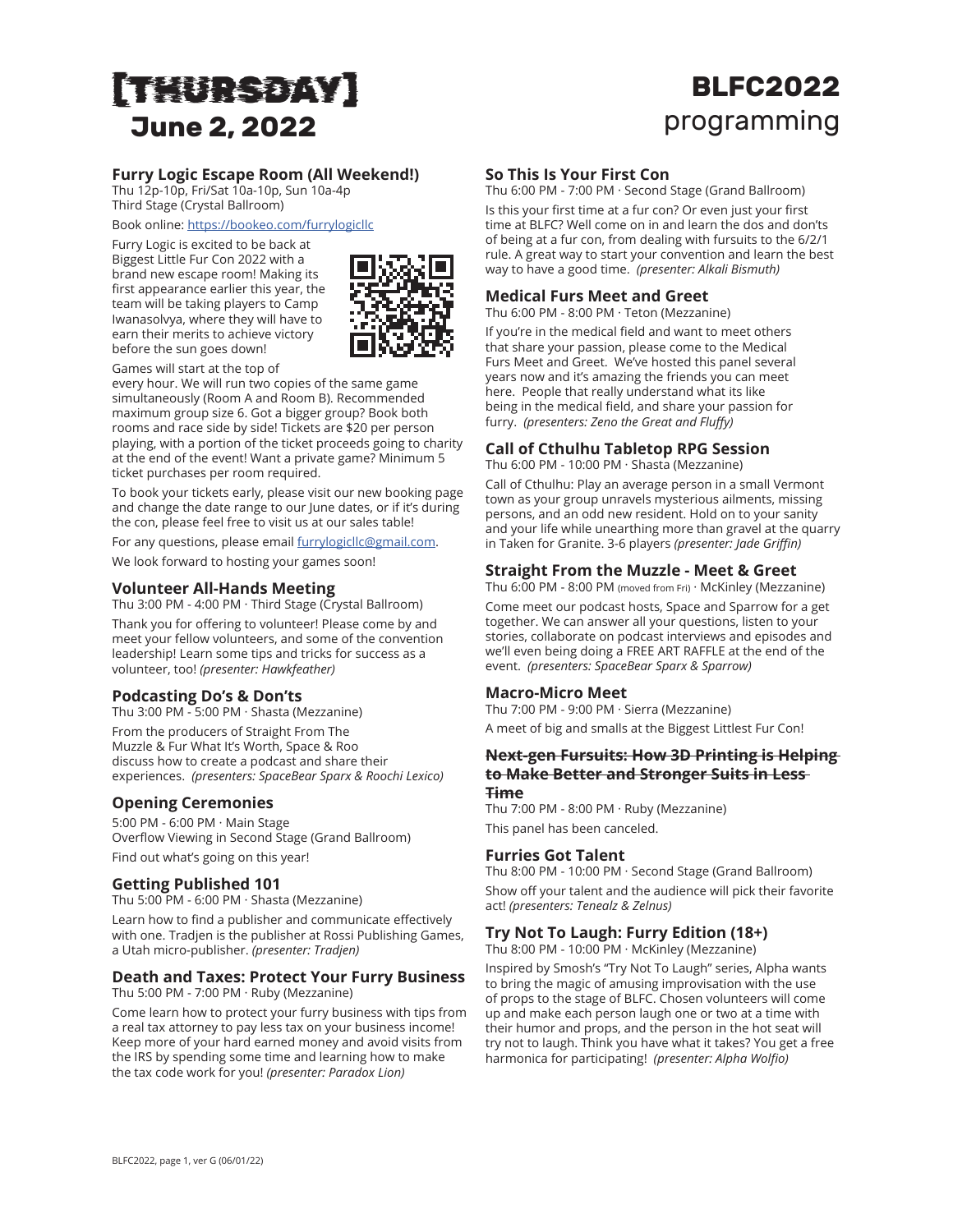# [THURSDAY] June 2, 2022 continued

#### **Authors Anonymous**

Thu 8:00 PM - 10:00 PM · Cascade (Mezzanine)

Meet other furry authors and publishers. Be sure to bring QR codes or samples of your work and lots of fun stories. *(presenter: Tradjen)*

#### **Animation Talk with Eddible Shiba**

Thu 9:00 PM - 11:00 PM · Ruby (Mezzanine)

I will be talking about how to animate and how to become an animator in the fandom, or even outside the fandom to make something. Telling stories from my animation class on what can help them succeed/be recognized. Giving tips and tricks or techniques I use to give ideas on future projects, and even present some of my projects. A live demo to showcase the process the animation. *(presenter: Eddible Shiba)*

#### **Burning Man**

Thu 10:00 PM - 11:00 PM · Teton (Mezzanine)

Reno is the closest metropolis to Burning Man, so what better place to talk about how Burning Man and Furry history criss-cross, dust, parties, self discoveries, boiling point of a fursuiter, mutual cross pollination of our hippy cultures... or even room party location. Come with questions, walk away with more questions, answers are optional. *(presenter: Amenophis)*

#### **MST3K**

Thu 11:00 PM - 1:00 AM · Second Stage (Grand Ballroom)

Mystery Science Theatre 3000 – furry style! Come join Alkali as we (and probably the whole room full of people) verbally rip a movie of our choosing to shreds! Hopefully this year's movie will NOT have center screen wipes. *(presenters: Alkali, Draggor, and friends)*

# [SERVICES]

**Registration:** 12p-12a **Con Ops + FLARE:** 10a-1a **Dealer Den:** (setup only) **Art Gallery:** (setup only) **Exclusive Pool Hours:** 8:30p-12:30a **Party Floor:** 7p-2a **Escape Room:** 12p-10p **Free Bowling:** 12a-6a



**Hours:** 6p-12a (video only)

**Tabletop Tournaments and Events** Thu 6:00p-10:00p Call of Cthulhu TTRPG Session (Shasta)

**Video Gaming Tournaments and Events** Thu 6:00p-12:00a After-Setup Staff Jackbox (Mobile)



| <b>Thursday Dance</b> | <b>Thursday Po</b> |  |
|-----------------------|--------------------|--|
| 8p Strawberry Protato | 8:30p Fi           |  |
| 9p Trash Tanuki       | $9:30p$ G          |  |
| 10p Talk Sinn         | 10:30p B.          |  |

**Del Party** ve12 TR litched Out **ADGRRL** 11:30p LambChops

12a BagelTiger

11p Luxy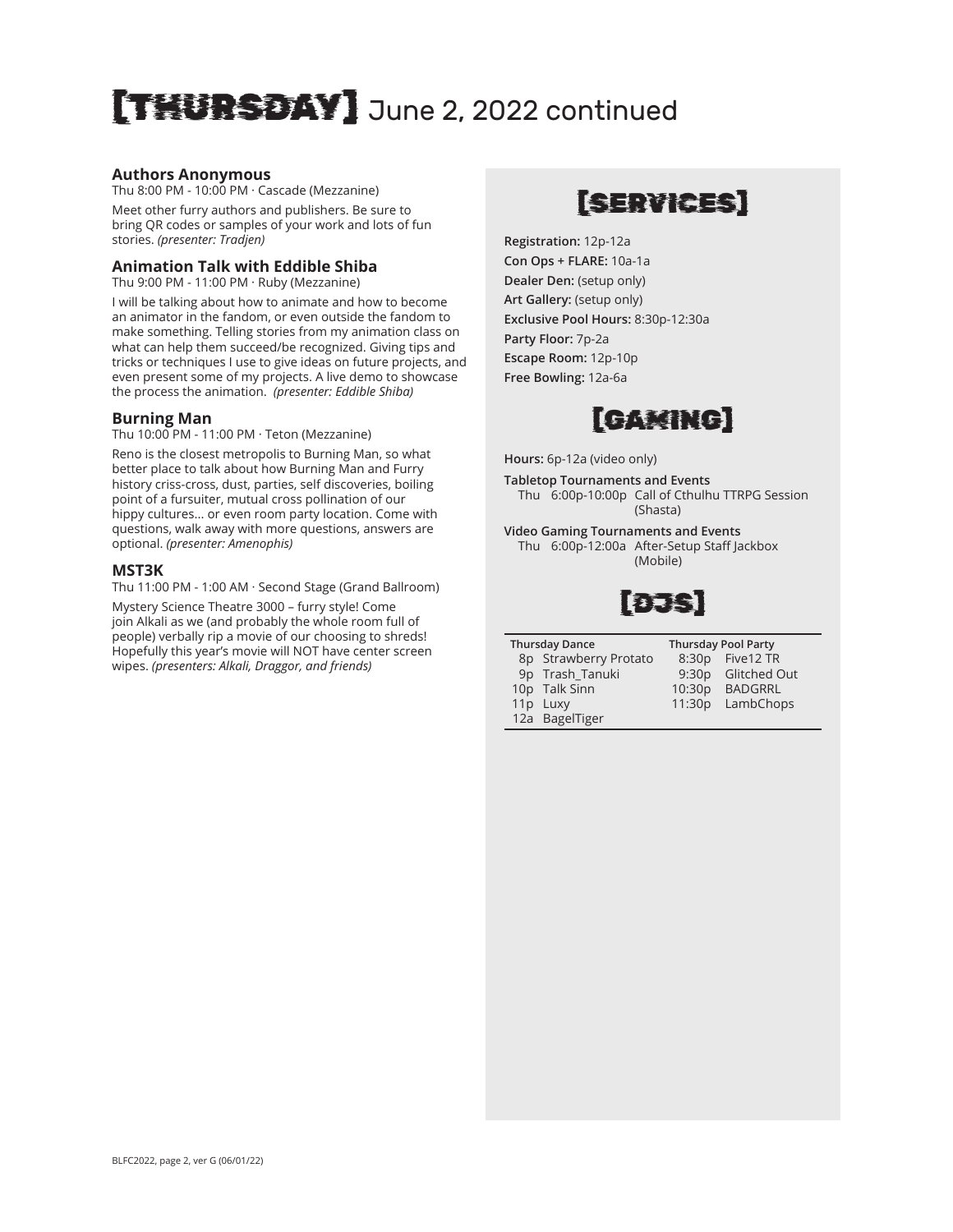# [FRIDAY] **June 3, 2022**

# **BLFC2022** programming

## **Bug Hunting**

Fri/Sat/Sun 10:00 AM - 6:00 PM · Nevada Room

Bug Hunters, attendees, are sent to fix what went wrong so we can reload our next theme. Our Bug Hunters are rewarded with prizes.

## **Furry Boxing Workout**

Fri 10:00 AM - 11:00 AM · McKinley (Mezzanine) Going over basic boxing theme exercises and drills. *(presenter: Dempsey)*

#### **Getting Published 201**

Fri 10:00 AM - 11:00 AM · Ruby (Mezzanine)

Learn what some publishers look for and how to avoid common mistakes. Tradjen is the publisher at Rossi Publishing Games, a Utah micropublisher. *(presenter: Tradjen)*

#### **Making Friends at Cons**

Fri 10:00 AM - 11:00 AM · Teton (Mezzanine)

Friendship really is magic! Having trouble breaking the ice? Need some help? Come on down and spark some magic to start the con with! Fight that impending post con depression with a long lasting friend~ *(presenter: Pony for Hire)*

#### **BLFC 2022 Fursuit Dance Competition Preliminaries**

Fri 11:00 AM - 4:00 PM · Main Stage

Dancers perform their Fursuit Dance Competition routines in front of our prelim judges to whittle down to 20-25 final acts.

## **Pokéfur Meet and Greet**

Fri 11:00 AM - 12:00 PM · Shasta (Mezzanine)

If you like Pokémon or have your own Pokémon original character, come on in! We allow Digimon too, since they are awesome as well.

#### **Martial Arts and Tricking Intro Class**

Fri 11:00 AM - 1:00 PM · McKinley (Mezzanine)

This is a fun and free martial arts/ tricking basics seminar for all ages and skill levels, hosted by experienced Kenpo, Taekwondo, and Wing Chun instructor/competition fighter Brendan O'Donnell (aka flaretheunknown). Lessons include a guided stretching routine and light workout, an introduction to basics (strikes, stances, and movement patterns), essential self defense techniques, and an "Intro to Tricking" workshop. BRINGING A BUDDY HIGHLY ENCOURAGED but is not required, as there will be a fair amount of partner work! *(presenter: flaretheunknown)*

## **Casino Gaming 101**

Fri 11:00 AM - 12:00 PM · Tabletop Gaming

If you want to try your luck at the GSR casino's table games but don't know your "double down" from your "pass line," this is the place to be! Kijani, a casino dealer for more than 10 years, will go over the basic strategy and rules for the most popular games like Blackjack, Roulette and Craps, as well as table game etiquette and gambling "faux paws" you should be aware of on the casino floor. *(presenter: Kijani)*

#### **Charity Car Show and Raffle**

Fri 11:00 AM - 3:00 PM · Northwest Parking Lot Near Go-Karts

Meet and greet for car enthusiasts within the fandom. Con-goers can show off and display their cars while raising money for charity by winning prizes in the raffle. *(presenter: AwooCru)*

#### **Sinine The Hyper Coyote: An All Age Concert**

Fri 12:00 PM - 1:00 PM · Second Stage (Grand Ballroom) A concert consisting of covers, with some original songs sprinkled in. *(presenter: Sinine Coyote)*

#### **Fur What It's Worth Live**

Fri 12:00 PM - 2:00 PM · Third Stage (Crystal Ballroom)

The podcast Fur What It's Worth is back at BLFC to record LIVE! Come join us as we interview our guests as we explore the inner workings of the furry fandom. Maybe you will be on the show? *(presenters: Roo, Klik, Sammy, Voas)*

#### **Sports Gear Fursuit Photo Shoot**

Fri 12:00 PM - 1:00 PM · Sierra (Mezzanine)

Come wearing a fursuit and your favorite sports gear: football, hockey, baseball, or whatever else! We'll get a group picture, then go find the best fursuit toys in the con space and cause havoc for a while while the photographers snap shots. Raj will share pictures after the con. *(presenter: Raj)*

#### **StarSkunk's Game Shows: Tic Tac Dough**

Fri 12:00 PM - 2:00 PM · Shasta (Mezzanine)

In another blast from the 80's, we bring to you a second game show this year, the game of X's, O's, and the dreaded Dragon. Contestants will be playing for cash and fabulous furry prizes! *(presenter: StarSkunk)*

#### **Dragon Meat and Greet**

Fri 12:00 PM - 1:00 PM · Cascade (Mezzanine)

No, not like THAT you weirdos. It's the Dragon MEAT and Greet! The dragons are getting together, and they're going to bring some weird jerky to share. Please, sealed packages only! Seriously though, this is where be dragons. *(presenter: Maly)*

#### **Electric Vehicle Meet & Greet!**

Fri 12:00 PM - 1:00 PM · Parking Lot near EV Chargers

Our electric cars, trucks, and other mobility thingies are fun! Let's get together, show off our rides, and answer questions about 'em! While the primary focus is pure electric BEV (battery EVs), if it's got a plug on it, come on by! *(presenter: Aatheus)*

#### **STEM Meetup**

Fri 1:00 PM - 2:00 PM · Sierra (Mezzanine)

A place to meet other furs in the STEM fields. If you're interested in STEM or made a career out of it, come meet other like minded furs! You're bound to learn something new and meet some awesome furs in this community. *(presenter: Coltyn)*

#### **Tiktok Meetup**

Fri 1:00 PM - 3:00 PM · McKinley (Mezzanine)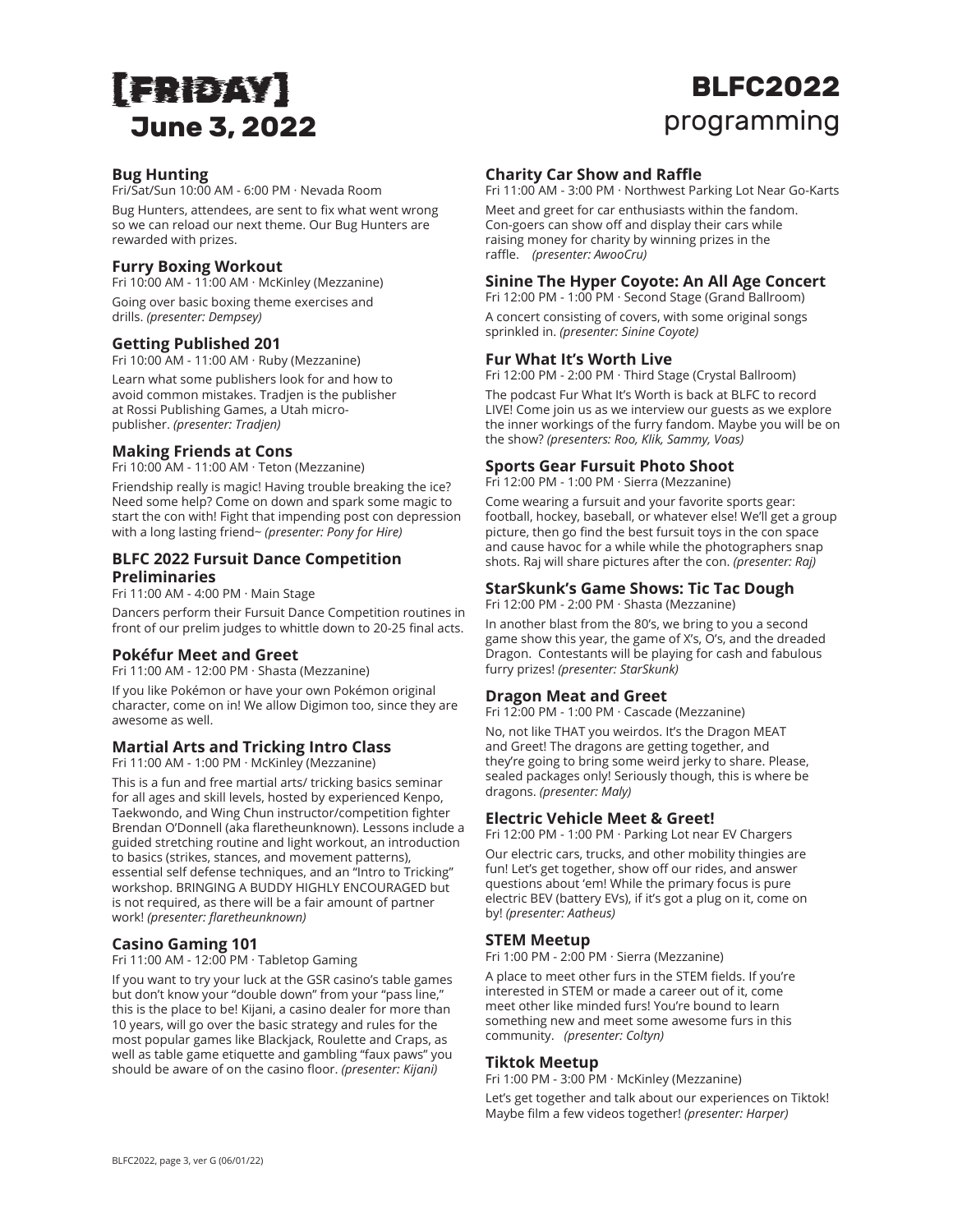# [FRIDAY] June 3, 2022 continued

#### **Intro to Makeup**

Fri 1:00 PM - 2:00 PM · Cascade (Mezzanine)

Figuring out how to represent your gender identity is hard! But, figuring out how to get into makeup can be even harder for some. I want to help make the journey easier and give you the tools to increase your self-esteem and self-presentation. I will go over the basics and how-to to get you started. A trans and non-specific gender focused panel. *(presenter: PixlNoodle)*

#### **VRChat IRL Meet & Greet**

Fri 2:00 PM - 4:00 PM · Second Stage (Grand Ballroom)

Meetup space for VRChat furs to link up with their homies irl! Friends+ free for all mingling and hangout. Colliders enabled, bring your own nameplates, there may be swag. *(presenter: Sora Gryphon)*

# **Improving Your Photos: Composition 101**

Fri 2:00 PM - 4:00 PM · Sierra (Mezzanine)

A discussion for photographers of all skill and equipment levels that will cover a variety of compositional tools you can use today to instantly improve your photos. *(presenter: robbo / @spectacledlion)*

#### **The Fluffiest Dating Game (18+)**

Fri 2:00 PM - 4:00 PM · Shasta (Mezzanine)

Whether you're serious about meeting someone special or want to compete playfully to win the Bachloree's paw (or have the all mighty power of being the Bachloree), come and show off for a wild night together with friends! There will be multiple rounds so all can join in! *(presenter: Sivil)*

#### **Open Mic**

Fri 2:00 PM - 3:00 PM · Ruby (Mezzanine)

Four minute slots for sign-ups who will perform music, skits, poetry, stand-up, etc. *(presenter: Vox Fox)*

#### **Trash Animal Meet & Greet**

Fri 2:00 PM - 3:00 PM · Teton (Mezzanine)

Meet & mingle with raccoons, skunks, possums, squirrels, rats... All the animals that aren't your typical cute fuzzy indoor pets. *(presenter: Gwendy Skunk)*

#### **Cat Chat**

Fri 2:00 PM - 3:00 PM · Cascade (Mezzanine)

Do you love your IRL pet cat? Do you want to tell everyone else how much you love your precious little couch panther? Do you want to see pictures of other peoples' precious kitties? Then join us for the Cat Chat! The only rule is you can't feel bad about sharing too many pictures of your cat!! *(presenter: Maly)*

#### **Charity Blackjack Tournament**

Register: Fri 2:00 PM - 2:30 PM · Tabletop Gaming Event: Fri 2:30 PM - 5:30 PM · Tabletop Gaming

Play blackjack, support a great cause and win AMAZING prizes at the 8th annual BLFC Charity Blackjack Tournament! \$20 buy-in gets you in the event (with a \$20 rebuy round if you don't advance) and everyone who makes it to the Final Table will win a prize, from comped BLFC memberships to art commissions, with the winner earning the grand prize of a custom 300-pc BLFC Poker Chip Set and beautiful trophy!

All proceeds go to the con charity: Safe Haven Wildlife Sanctuary. *(presenter: Kijani)*

#### **FFXIV Meet Up**

Fri 3:00 PM - 4:00 PM · McKinley (Mezzanine) *(presenter: Sterben)*

## **Content Creation, The Panel**

Fri 3:00 PM - 4:00 PM · Ruby (Mezzanine)

Are you interested in being a content creator? Or want some tips to help build up your community? Then this is the panel for you! Join Shiuk and Whiplash Wolf as you discover what inspired them to create content and possibly find your own creative voice! *(presenters: Coltyn, Shiuk, Whiplash Wolf)*

#### **DIY Beaded Collars & Cuffs**

Fri 3:00 PM - 5:00 PM · Cascade (Mezzanine)

Learn how to make seed bead collars, necklaces, and cuffs with Tenealz and Zelnus! You can express yourself with beads in many different creative ways and learn how to manage the finances. *(presenters: Tenealz & Zelnus)*

#### **Cassidy Civet in Concert!**

Fri 4:00 PM - 5:00 PM · Third Stage (Crystal Ballroom)

She's back! And wow what a few months, eh? Come watch an hour of full fursuit performance and live original furry music! The songstress from Vancouver is ready to serenade all on the BLFC stage once again~! Find her music on your music platform of choice! *(presenter: Cassidy Civet)*

#### **Red Panda Meet & Greet**

Fri 4:00 PM - 6:00 PM · Sierra (Mezzanine)

Meet & Greet with your fellow Wahs! *(presenter: Jellybean)*

#### **Flow Arts Furries**

Fri 4:00 PM - 5:00 PM · McKinley (Mezzanine)

Poi spinners, fan dancers, dartists, hoopers, and more. Bring your props and show them off, or maybe try out something new! It's dark at the dance and hard for us to socialize there, so let's meet up in a slightly quieter group! *(presenter: Maly)*

#### **Sherbert Tales!**

Fri 4:00 PM - 5:00 PM · Ruby (Mezzanine)

Sherbert is here to give you a humorous story of how he went from fursuit to a manga and anime series, to fighting ninjas in Japan! *(presenter: Sherbert)*

#### **Furries In Mainstream RPGs**

Fri 4:00 PM - 5:00 PM · Teton (Mezzanine)

A discussion on the rise and popularity of furry characters in games and media. *(presenter: Aiwaz)*

#### **2022 BLFC Fashion Show**

Fri 5:00 PM - 6:00 PM · Second Stage (Grand Ballroom)

BLFC's new annual Fashion Show, where contestants can come strut their stuff on the runway and win fabulous prizes.

## **Furry Sale of the Century**

Fri 5:00 PM - 7:00 PM · Shasta (Mezzanine)

Back by popular demand, it's BLFC's Biggest Bargain Sale, where three contestants will have the chance to win cash and fabulous furry prizes! *(presenter: StarSkunk)*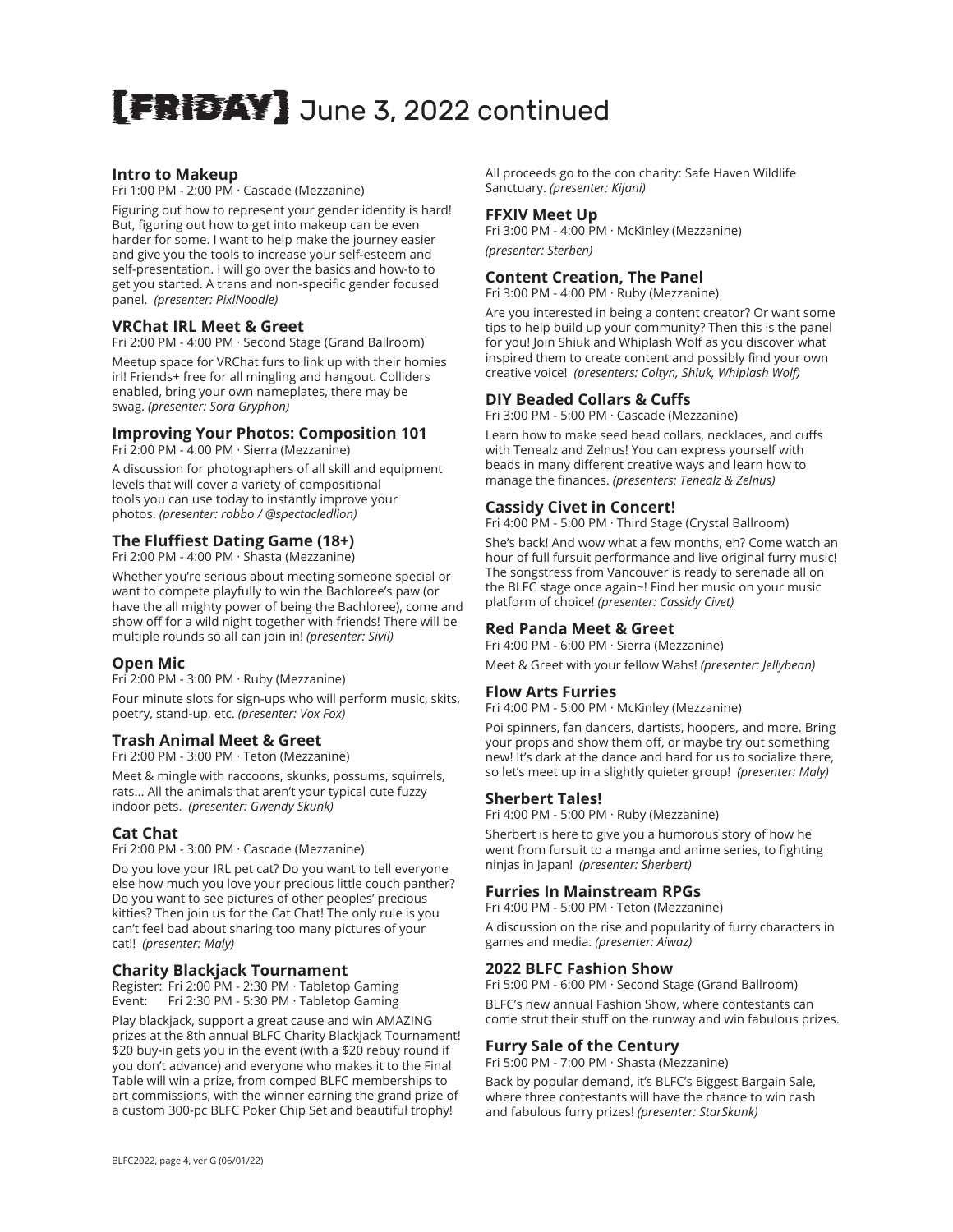# [FRIDAY] June 3, 2022 continued

#### **Dutch Angel Dragon Meetup!**

Fri 5:00 PM - 6:00 PM · McKinley (Mezzanine)

Curious about the cute, squeaky species? Want to know more cute angel dragons? Come in and have fun together! *(presenter: EINA)*

#### **The 4th Annual Good Furry Awards**

Fri 5:00 PM - 6:00 PM · Ruby (Mezzanine)

This is the first LIVE presentation of the Good Furry Awards. Learn all about the awards, the nominees, and the winners of the GFA, which are presented to furries who have demonstrated community spirit and a positive image of the fandom! *(presenter: Grubbs Grizzly)*

#### **Transformation Meet & Greet**

Fri 5:00 PM - 7:00 PM · Teton (Mezzanine)

Fan of Transformation? Animal TF, Inanimate, TG you name it. Meet up and make friends, discuss fun topics and hang out. [https://t.me/](https://t.me/blfctransformation) [blfctransformation](https://t.me/blfctransformation) *(presenters: Zho & Forepawz)*

#### **Pin Trading Panel**

Fri 5:00 PM - 7:00 PM · Cascade (Mezzanine)

Come trade pins! With a rise in interest and availability of artist-designed (and usually small-run) enamel pins, we want to help attendees come together to grow and diversify their collections! Join us for trading - bring your pins or pins that you've purchased and we'll admire, discuss, and swap. Don't worry if you haven't traded before, we will show you how. *(presenter: Moo Lawgoat)*

#### **Fursuit Festival**

Fri 6:00 PM - 8:00 PM · Main Stage

The Fursuit Festival returns this year on Friday at 6pm on Main Stage. This year the event will only be open to registered convention attendees; please make sure to bring your badge. See below for the schedule.

#### **Straight From the Muzzle - Meet & Greet**

Moved to Thu 7:00 PM - 9:00 PM · Location TBD

#### **Open Mic Night**

Fri 6:00 PM - 8:00 PM · Ruby (Mezzanine)

We all have special talents! Show off your talent at Open Mic Night. Get a mic, up to 4 minutes, and center stage! Also come on by to see some hidden gems~ (Please keep it PG-13) *(presenter: Pony for Hire)*

#### **Two Kinds of Dragons**

Fri 7:00 PM - 9:00 PM · Shasta (Mezzanine)

Furry stereotypes are a given, but what if we could expand on them to facilitate better art and relationships? This illustrated talk will do just that. Please arrive early for good seating to this sequel to the popular FURSONAS: Types and Stereotypes! Q&A to follow. *(presenters: Jonathan Vair "Stigmata, Sasha R. Jones)*

#### **A Beginner's Guide to Erotic Hypnotism (18+)** Fri 7:00 PM - 9:00 PM · Teton (Mezzanine)

Erotic hypnosis can be intimidating, but that doesn't mean it has to be dangerous or difficult! Come join two hypnodommes as they teach you how to hypnotize, and be hypnotized, as safely as possible! *(presenter: Flailmorpho)*

#### **Storytime With Taebyn**

Fri 7:00 PM - 8:00 PM · Cascade (Mezzanine) I read stories! And I hope it is funsies! *(presenter: Taebyn)*

#### **Reno Video Game Symphony Performance**

Fri 8:00 PM - 10:00 PM · Second Stage (Grand Ballroom) RVGS jazz band performing a plethora of video game music. *(presenter: Reno Video Game Symphony)*

# **The Original Whose Lion is it Anyway? (18+)**

Fri 8:00 PM - 10:00 PM · Third Stage (Crystal Ballroom) Based off the popular TV show "Whose Line is it Anyway," this is everyone's chance to get up on stage and improvise with their fellow furs! A completely interactive panel, Whose Lion will feature such games as: Questions Only, Who's Line, Party Quirks, and even World's Worst. Hosted by Alkali, this panel is sure to be a good time for all; so come on out, get up on stage, and show everyone how quick your wit is. Panel is 18+, and may not be suitable for minors. People with a heart condition should not have a heart attack during this panel as we will think you are acting. Panel has been known to cause uproarious laughter, fits of giggling, and diarrhea. See you there! *(presenter: Alkali Bismuth)*

#### **Why We Tell Stories**

Fri 8:00 PM - 10:00 PM · Sierra (Mezzanine)

Join us on a journey of imagination and self discovery as we explore the reasons we're compelled to tell stories and why it's important we share them. *(presenter: Blue Wolf Studios)*

|       | <b>Fursuit Festival</b> | <b>Station 1</b> | <b>Station 2</b>       | <b>Station 3</b>          | <b>Station 4</b>     | <b>Station 5</b>  |
|-------|-------------------------|------------------|------------------------|---------------------------|----------------------|-------------------|
| 6:00p | Colors                  | Brown & Tan      | Black & Gray           | Neon Colors               | Red                  | White & Peach     |
| 6:15p | <b>Species</b>          | Domestic Dogs    | Reptiles & Dragons     | Domestic Cats             | Hooved               | Plush Suits       |
| 6:30p | Makers                  | Self-Made        | Lemonbrat              | WaggeryCos                | Fursuits by Lacy     | RooFur            |
| 6:45p | <b>Species</b>          | Foxes            | <b>Wolves</b>          | Rabbits & Rodents         | Hybrids              | Pokémon & Digimon |
| 7:00p | Makers                  | Made Fur You     | One Fur All            | ByCats4Cats               | Kilcodo Costumes     | Crystumes         |
| 7:15p | Colors                  | Blue             | Yellow & Orange        | Purple & Pink             | Green                | Rainbow           |
| 7:30p | Makers                  | More Fur Less    | <b>Mischief Makers</b> | <b>Beastcub Creations</b> | <b>Jill Costumes</b> | Tunny Says IDK    |
| 7:45p | <b>Species</b>          | Avian            | Lions & Tigers         | Raccoons & Red Pandas     | Mustelids            | Monsters & Aliens |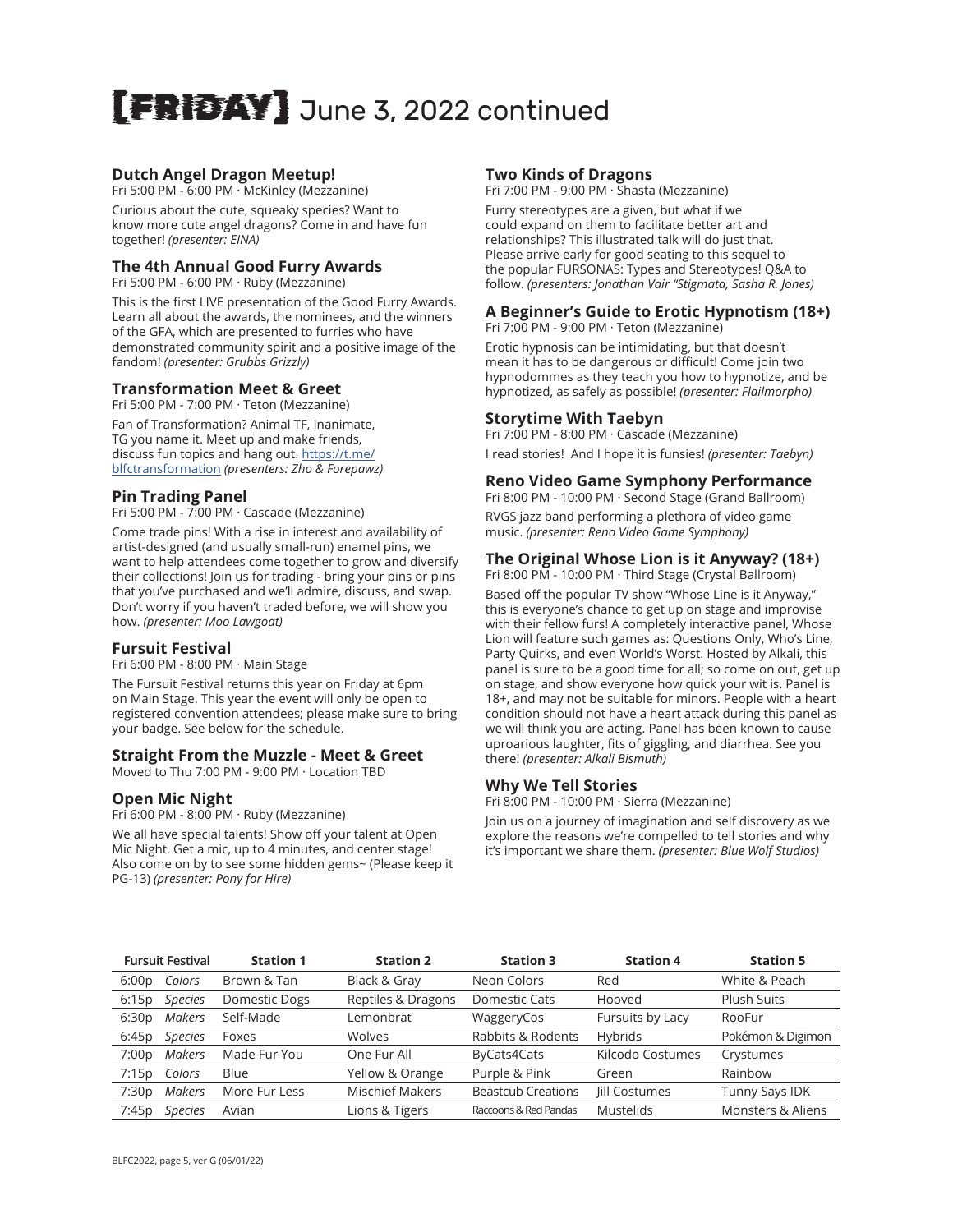# [FRIDAY] June 3, 2022 continued

#### **Transformation Chat**

Fri 8:00 PM - 9:00 PM · McKinley (Mezzanine)

It's a group discussion friendly to all who are shape shifter minded. A safe space to talk TF and meet like minded victims. *(presenter: Cassidy Civet)*

#### **Pin Trading Post**

Fri 8:00 PM - 9:00 PM · Cascade (Mezzanine)

Love enamel pins? Come trade with other attendees! Don't have any pins? Come get your first ones! *(presenters: Cy, Summer, and Pinto)*

#### **Transgender Furs Meet & Greet**

Fri/Sat 9:00 PM - 11:00 PM · McKinley (Mezzanine)

A social meetup for transgender and non-binary members of the fandom. *(presenter: EmberFox)*

#### **Kink Discussion Panel (18+)**

Fri 9:00 PM - 1:00 AM · Teton (Mezzanine)

A place to ask questions and discuss various ethical kinks in a safe and non-judgmental environment. All experience levels and identities are welcome. This panel will be mostly discussion but will also feature some light demonstrations! *(presenter: Stormy Kittyhawk)*

#### **BDSM for the Curious but Slightly Terrified (21+)**

Fri 10:00 PM - 12:00 AM · Sierra (Mezzanine)

Do ropes, floggers, and pup hoods make you curious but you're not sure how to start exploring those wonderfully kinky thoughts? Rileycat and Cumin can help! In this session, these experienced kinksters will give you a crash course in consent, finding out what you like from the broad BDSM menu, setting up a scene, and aftercare. Leather or latex, collars or cozy rope ties, this panel will help you find what perks your ears. *(presenters: Rileycat and Cumin)*

# **Alkali's Libation Appreciation plus Spicy Peppers AD (21+)**

Fri 11:00 PM - 12:00 AM · Third Stage (Crystal Ballroom)

One night only, Pepper and Alkali, along with TonyaSong, attempt the unthinkable: Running two performance panels at the same time.

You're at a concert. You're at Libation Appreciation. You're at the combination Concert/Libation Appreciation panel!

There will be a bar in the room.

Bring money.

21+ panel, please bring ID. *(presenters: Pepper, Alkali, Tonya Song & Guests)*

# [SERVICES]

**Registration:** 9a-11p **Con Ops + FLARE:** 10a-3a **Dealer Den:** 12p-6p **Art Gallery:** 3p-8p (Patron 2p, Sponsors 2:30p) **Exclusive Pool Hours:** 8p-12a **Party Floor:** 7p-2a **Escape Room:** 10a-10p **Free Bowling:** 12a-6a **Free Driving Range:** 8p-2a



**Hours:** 10a-2a

#### **Tabletop Tournaments and Events**

| Fri |             | 11:00a-12:00p Casino Gaming 101        |
|-----|-------------|----------------------------------------|
|     |             | 11:00a-6:00p Learn to Play Pokémon TCG |
|     | 2:00p-2:30p | Charity Blackjack Registration         |
|     | 2:30p-5:30p | <b>Charity Blackjack Tournament</b>    |
|     |             |                                        |

#### **Video Gaming Tournaments and Events**

|                              | Qualifiers                                     |
|------------------------------|------------------------------------------------|
| 3:00p-5:00p                  | Pokemon Unite 1v1 (Mobile/<br>Switch)          |
| 4:00p-8:00p                  | Pump It Up Tournament<br>(Arcade)              |
| $6:00p-8:00p$<br>6:00p-8:00p | Melty Blood (PS4/PS5)<br>Rivals of Aether (PC) |
|                              |                                                |



- **Friday Dance**
- 8p Dune
- 9p Hushpuppy 10p Vander
- 
- **Friday Pool Party** 8p NeonBunny
- 
- 11p TekFox
- 9p FIRR
- 10p Pepe Mapache 11p EarVelvet
- 
- 12a Kigu Boys 1a Thunder Fox
- 2a Midekai & Draco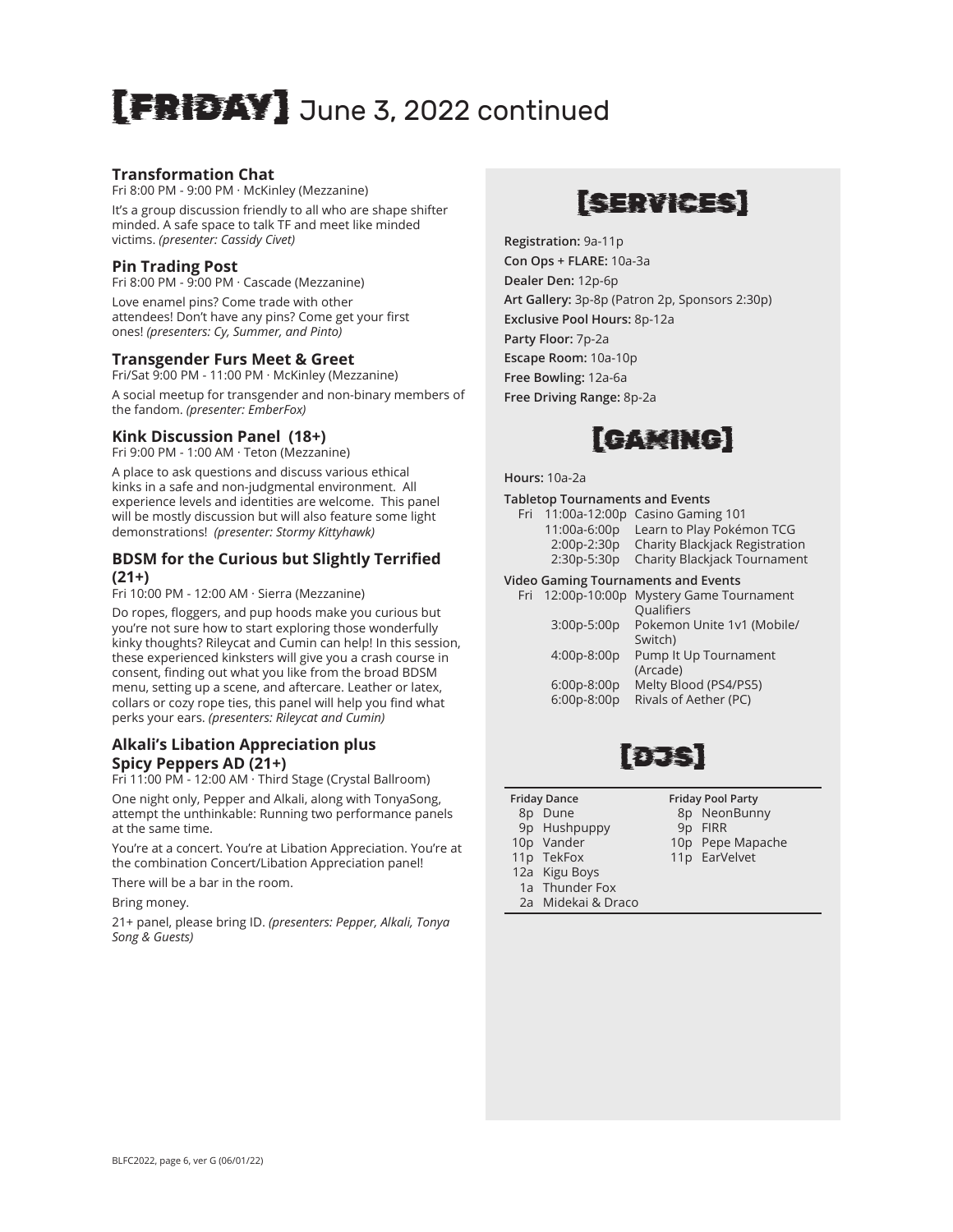# [SATURDAY] **June 4, 2022**

# **BLFC2022** programming

#### **Barb Panel**

Sat 10:00 AM - 11:00 AM · McKinley (Mezzanine) Come and be a barb with the Nicki Minaj American flag! Salute to your queen~ *(presenter: Finn)*

## **Bug Hunting (see Friday)**

## **Furry Feud - Kijani's Game Show Extravaganza**

Sat 11:00 AM - 1:00 PM · Second Stage (Grand Ballroom)

It's time for everyone's favorite game of furry-themed surveys and answers, Furry Feud! Four teams will do battle, with the goal of advancing to the Finals and the Fast Money Bonus Round for a chance to win FOUR comp memberships to BLFC 2023! Contestants chosen via qualifying rounds prior to each game. Survey Says: FUN! *(presenter: Kijani)*

#### **World Building 101**

Sat 11:00 AM - 12:00 PM · Shasta (Mezzanine)

Learn some techniques for building a believable fictional world. We'll specifically cover illusionary depth, the creation of monoliths, mapping out the big players, and creating a viable history, as well as other topics you might desire. *(presenter: Tradjen)*

#### **Circus Animals**

Sat 11:00 AM - 1:00 PM · McKinley (Mezzanine)

Ever want to learn to juggle various objects? Come by and we can teach and provide props for those who want to learn or show off your juggling skills. *(presenter: Linzer)*

#### **Mascot Smackdown - Int'l Soccer Edition**

Sat 12:00 PM - 1:00 PM · Third Stage (Crystal Ballroom)

Hey fans, it's game day at BLFC. Are you ready for an international soccer mascot smackdown?! We're gonna find out what BLFC's favorite mascot is by the most intense bracket elimination game of your LIVES! Come on down and root on your favorites in this battle for the top mascot! *(presenter: Roman Otter)*

#### **Paleolithic Furries: Connecting Past and Present**

Sat 12:00 PM - 1:00 PM · Sierra (Mezzanine)

Who were the first furries, and how does their legacy continue to affect our fandom and society at large? This panel is about connecting to our roots and understanding our place in a 45,000 year long tradition. *(presenter: Echo)*

#### **How To Design a Tail Pattern**

Sat 12:00 PM - 1:00 PM · Ruby (Mezzanine) Demonstrating different approaches to designing a sewing pattern for a tail. Also covering different armatures for gravity defying or wagging tails. *(presenter: Dragon Soup)*

# **The Art of Storytelling**

Sat 12:00 PM - 2:00 PM · Teton (Mezzanine)

The ability to craft wonderful stories is one of our greatest gifts. Come explore some of the finer points of storytelling expertise, including delves into the storytelling wisdoms of Zootopia, Watership Down, Totoro, and more. *(presenter: Kannik)*

#### **How to Paint your Character**

Sat 12:00 PM - 2:00 PM · Cascade (Mezzanine)

Character T-shirt Painting Class : Just like the popular wine and paint events, this is beginers art class to teach you how to paint your character's portrait onto a T shirt. Supplies (shirts size XL, paint, brushes, aprons ect.) included, \$10 cost, <2 hour class. *(presenter: Chimi Chaos)*

#### **Feline Meet & Greet**

Sat 1:00 PM - 2:00 PM · McKinley (Mezzanine) Come meet all the cats this year! *(presenter: Vaska)*

#### **Tonya Song in Concert**

Go". *(presenter: Tonya Song)*

Sat 2:00 PM - 3:00 PM · Second Stage (Grand Ballroom) Tonya Song; singer, pianist, songwriter performs her unique original songs off her album "Let Me

#### **Fiddledo & Dovey Present: The VGM Challenge**

Sat 2:00 PM - 3:00 PM · Third Stage (Crystal Ballroom) Do you think you know video game music? Challenge yourself against fellow contestants as you prove your knowledge listening and guessing what games you hear the video game music from! Top three players win prizes! *(presenters: Fiddledo, ClockworkDovey)*

#### **How to Share Wildlife Content Responsibly**

Sat 2:00 PM - 4:00 PM · Sierra (Mezzanine)

This panel has been canceled.

## **Q & A with Two Old Furry Fans**

Sat 2:00 PM - 4:00 PM · Shasta (Mezzanine)

Rod and I will talk about furry fandom history and answer audience questions. *(presenters: Mark Merlino, Rod O'Riley)*

#### **Alien Meet N Greet**

Sat 2:00 PM - 3:00 PM · McKinley (Mezzanine)

Get abducted to this meet 'n greet with other fellow alien furries! Whether you have an alien fursuit or character or simply an interest in the otherwordly- come find your fellow extraterrestrials at this out of this world panel! *(presenter: Texicoco)*

#### **Dungeons and Dining**

Sat  $2:00$  PM - 3:00 PM  $\cdot$  Ruby (Mezzanine)

Learn how to cook a three course meal with dragon host "Stale Rice" and gain culinary tips and advice for home cooks via presentation and video. *(presenter: Stale Rice)*

# **Furry Buy-Nothing Swap Meet**

Sat 2:00 PM - 6:00 PM · Cascade (Mezzanine)

Is your closet full of furry gear you don't use anymore? Got a stack of art, but no space on the walls? Old convention shirts that don't fit anymore, but are still wearable? Bring your clean, gently used items to the furry buy-nothing swap meet! Please note: this is not a space for reselling, bartering/trade, or monetary transactions of any kind. This is a strictly buynothing/gifting goods exchange. *(presenter: Sammy Southpaw)*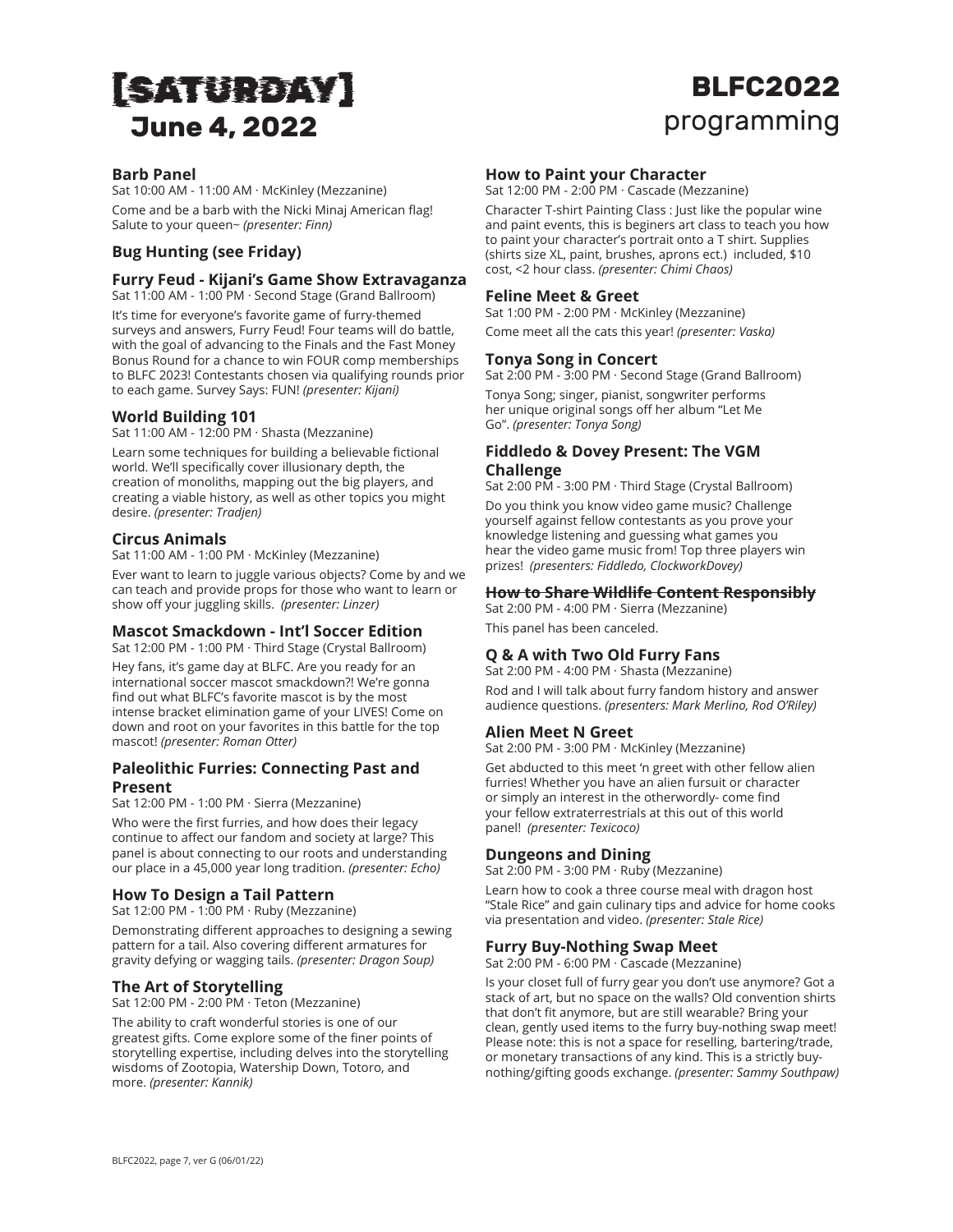# [SATURDAY] June 4, 2022 continued

## **Digimon TCG Meet Up**

Sat 2:00 PM - 4:00 PM · Tabletop Gaming Meet up to play the newer Digimon trading card game and trade cards.

# **Tygre, the Singing Kitty!**

Sat 3:00 PM - 4:00 PM · Main Stage

I am a singer/songwriter with decades of experience and a background in professional performance of all types. I am now a fulltime content creator and I perform concerts on stream weekly. I sing originals and covers that will always get people shaking their booties and vibing to nostalgia! *(presenter: Tygre)*

#### **Akita Meet & Greet**

Sat 3:00 PM - 4:00 PM · McKinley (Mezzanine)

A place for both American and Japanese akitas to meet and greet but, everyone is welcome to join! *(presenter: Arashi Akita)*

#### **Twitch AfterDark - Unfiltered QnA**

Sat 3:00 PM - 5:00 PM · Ruby (Mezzanine)

This isn't your 101 panel! We delve into all the nitty gritty and all those questions about Twitch you didn't think you could be answered! *(presenter: Kiit Lock)*

#### **Run, Definitely Run!**

Sat 4:00PM - 5:00 PM · Main Stage

Your favorite heavy metal furry band is back and better than ever! Come hear some of your favorite classics as well as new tracks (including Deez Nuts for charity making a come back!) Cant wait to see you there! *(presenter: Run, Definitely Run!)*

## **Taebyn Sings Weird Al**

Sat 4:00 PM - 5:00 PM · Sierra (Mezzanine)

I sing Weird Al songs! Very horribly! Yay! *(presenter: Taebyn)*

#### **VTubing 101**

Sat 4:00 PM - 6:00 PM ·Shasta (Mezzanine)

Always wanted to get into streaming? Has puppeteering a virtual avatar while entertaining people over the internet ever tickled your fancy? Want to get into it all without paying fursuit levels of money? All of these questions will be answered and more along with tips, tricks, live demonstrations and bagels! *(presenter: BagelTiger)*

#### **University Furs Meet**

Sat 4:00 PM - 5:00 PM · McKinley (Mezzanine)

A place where University Furs can talk about majors, school, college, anything related! Come network with other furs of different years but similar interests. *(presenter: Tenn Yinn)*

#### **Mascha and the Swingin' Tails**

Sat 5:00 PM - 7:00 PM · Second Stage (Grand Ballroom)

Let Mascha's vocals and the Swingin' Tails' rhythm and horns transport you to amazing places with their mix of jazz, standards, and the occasional surprise. Feel free to dance in the aisles -- our audiences often do! *(presenters: Mascha, Abe, Ivan, Praurn, Bohor, Toki, Fizzle, and Jake)*

#### **Charity Whose Lion is it Anyway?**

Sat 5:00 PM - 7:00 PM · Third Stage (Crystal Ballroom)

Come out and see some of the funniest people in the fandom performing in Improv games. This 100% off the cuff event will go to support our charity, so come one come all and see some of your favorite funny furs make fools of themselves. As with any Improv event, audience participation is bound to happen. *(presenter: Alkali Bismuth)*

#### **Taur/Chakat Meet and Greet**

Sat 5:00 PM - 6:00 PM · McKinley (Mezzanine)

Curious about the four-legged lifestyle? Enjoy giving rides on your lower back or being a couch for your friends? Cone hang with fellow leggies, including centaurs, chakats, and everything in between! *(presenter: Blazi Wolf)*

#### **Celestial Guardian Dragons - Learn About the CGD's**

Sat 5:00 PM - 6:00 PM · Ruby (Mezzanine) What is the species? What does CGD mean? Come and find

out…if you're curious enough ;) *(presenter: KleoTheDragon)*

# **Intro to Poker**

Sat 5:00 PM - 7:00 PM · Tabletop Gaming

Come participate in this hands-on crash course in poker! Topics will include basic gameplay, table etiquette, and introductions to several variations on the game. *(presenter: Tabbicus)*

#### **A Brony Stand-Up: That's My Luck (18+)**

Sat 6:00 PM - 8:00 PM · Teton (Mezzanine)

A Brony stand-up! From getting struck by lightning, to being a contestant on Fear Factor?! Pony for Hire has the strangest luck and would love to share it with you! *(presenter: Pony for Hire)*

#### **"Dragons After Dark" (18+)**

Sat 7:00 PM - 9:00 PM · Shasta (Mezzanine)

Dragons After Dark (D.A.D.) is the spiritual successor to the popular Adult Dragon Panel (ADP). Contributors come share and talk about their own adult dragon related works to enthusiastic and like minded individuals. There are many haunches, hinds, and maybe even maws to be admired in continuing the tradition that began in 2007.  *(presenter: Dranslin)*

#### **Neos Meet and Greet**

Sat 7:00 PM - 8:00 PM · McKinley (Mezzanine)

Come join us and meet your friends from Neos! *(presenter: Geenz)*

# **How Can We Organize The Furry Fandom?**

Sat 7:00 PM - 9:00 PM · Ruby (Mezzanine)

Current events are stressful, and we could all use a break. But what constructive things could the furry fandom offer us in such trying times? In this newly updated and illustrated talk, we explore what makes furry special, what we can currently do to make a difference in today's world, and what exciting and hopeful futures we may build thanks to the best parts of the fandom. *(presenters: Jonathan Vair "Stigmata", Sasha R. Jones)*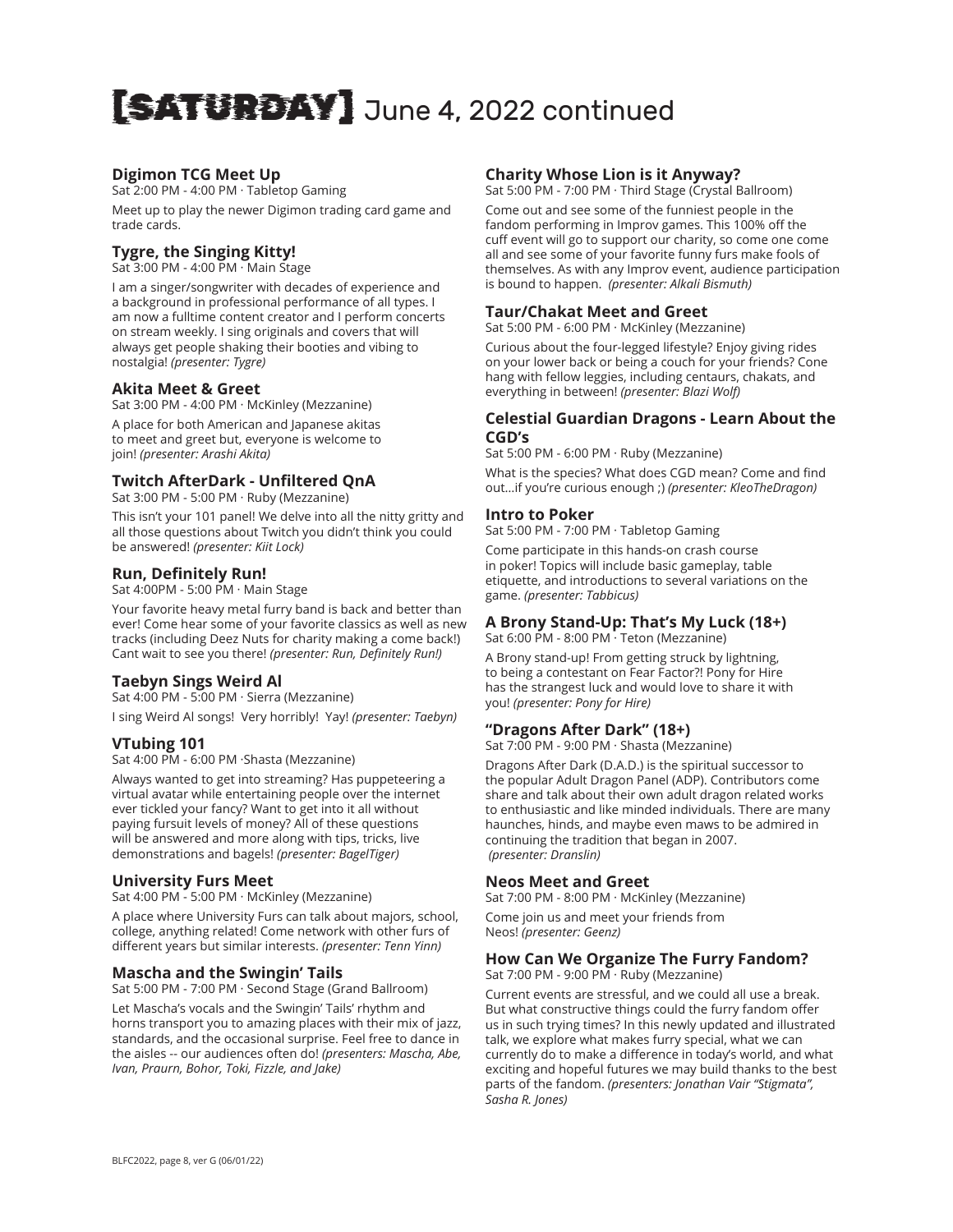# [SATURDAY] June 4, 2022 continued

#### **Animation 101**

Sat 7:00 PM - 9:00 PM · Cascade (Mezzanine) Learn how to bring your characters to life with the art of animation. *(presenter: Blue Wolf Studios)*

#### **2022 BLFC Charity Poker Tournament**

Register: Sat 7:30 PM - 8:00 PM · Tabletop Gaming Event: Sat 8:00 PM - 12:00 AM · Tabletop Gaming

Come play in the annual BLFC charity poker tournament! Texas Hold'Em is the game. Come show off your poker prowess; players of all skill levels are welcome. Compete for fantastic prizes! Buy in is \$20 with \$10 rebuys through the first hour. *(presenter: Tabbicus)*

#### **Live Concert with Nervous Vulpis and Thing of Twins**

Sat 8:00 PM - 10:00 PM · Main Stage

Get LOUD with some all original rock music by California bands Nervous Vulpis and Thing of Twins! *(presenters: Ace of Hearts Fox, Nervous Vulpis, Thing of Twins)*

#### **Convention War Stories**

Sat 8:00 PM - 9:00 PM · Third Stage (Crystal Ballroom)

Come out and see what happens behind the closed doors of conventions. Sit back and listen to the stories that you were never meant to find out about from our panel of convention executives and board members. Enjoy the stories and find out why that cop was shaking his head while laughing. *(presenters: Alkali & friends)*

#### **Furries That CRAVE "IN N' OUT BURGER" 2022 Panel**

Sat 9:00 PM - 10:00 PM · Sierra (Mezzanine)

After three years, Joe Bear returns to host this lively panel on IN 'N' OUT Burger - from its history to current day expansion into neighboring states like Colorado. Attendee interaction always welcome, as we all love to hear those love stories of devouring their very first Double-Double!! Hats and stickers will be provided - and if you stick around til the end, random gift cards to be given out at the conclusion of the panel. All are welcome. *(presenter: Joe G. Bear)*

#### **Sea Anemone and Adam Sandler (18+)**

Sat 9:00 PM - 11:00 PM · Shasta (Mezzanine)

A biology lesson on the life cycle of the sea anemone and a short biography of Adam Sandler. No I don't know what I'm talking about. *(presenter: angrydirt)*

#### **Transgender Furs Meet & Greet**

Fri/Sat 9:00 PM - 11:00 PM · McKinley (Mezzanine)

A social meetup for transgender and non-binary members of the fandom. *(presenter: EmberFox)*

#### **Intellectual Discussion of the 4 Minute Lunch Scene from Jurassic Park for an Hour**

Sat 9:00 PM - 11:00 PM · Ruby (Mezzanine)

\*FREE ADMISSION\* Hotshot and Rascal go through excruciating detail as they analyze the most boring scene of a movie with dinosaurs. (The first three rows may get wet) *(presenter: Rascal Jackal / Hotshot)*

#### **I Comedy Better When I've had a Few**

Sat 10:00 PM - 12:00 AM · Third Stage (Crystal Ballroom)

I have no idea what is going to happen at this charity event, but it is for a good cause. Show up, throw some money into the hat and enjoy the show. And for those of you that asked for this on twitter… I hope you're happy. *(presenters: Alkali, Pepper, Booze)*



**Registration:** 10a-8p **Con Ops + FLARE:** 10a-3a **Dealer Den:** 11a-6p **Art Gallery:** 12p-6p (Final Bidding 6p-7p) **Party Floor:** 7p-2a **Escape Room:** 10a-10p **Free Bowling:** 12a-6a **Free Driving Range:** 8p-2a



**Hours:** 10a-2a

**Tabletop Tournaments and Events**

| Sat 11:00a-6:00p | Learn to Play Pokémon TCG            |
|------------------|--------------------------------------|
| 2:00p-4:00p      | Digimon TCG Meetup                   |
| 5:00p-7:00p      | Intro to Poker                       |
| 7:30p-8:00p      | Charity Poker Registration           |
|                  | 8:00p-12:00a 2022 BLFC Charity Poker |
|                  | Tournament                           |
|                  |                                      |

#### **Video Gaming Tournaments and Events**

|               | Sat 12:00p-10:00p Mystery Game Tournament |
|---------------|-------------------------------------------|
| 12:00p-7:00p  | Smash Bros Ultimate Singles               |
| 4:00p-8:00p   | <b>DDR Tournament (Arcade)</b>            |
| $6:00p-8:00p$ | Guilty Gear Strive (PS4/PS5)              |
| 7:00p-8:00p   | YuGiOh Master Duel                        |
| 9:00p-11:00p  | Persona 4 Arena Ultimax (PS)              |
|               |                                           |



| Saturday Dance |  |  | Saturd |
|----------------|--|--|--------|
|                |  |  |        |

| 10p Avian Invasion    |
|-----------------------|
| 11p GOIII             |
| 12a NONSTOP x Sanfear |
| 1a BarKSharK          |

- 2a PUPHAUS
- **Saturday Dance Til Dawn** (Second Stage, no pool) 3a Kris Toxn 4a Morganite 5a Cielo Bun 6a Schlick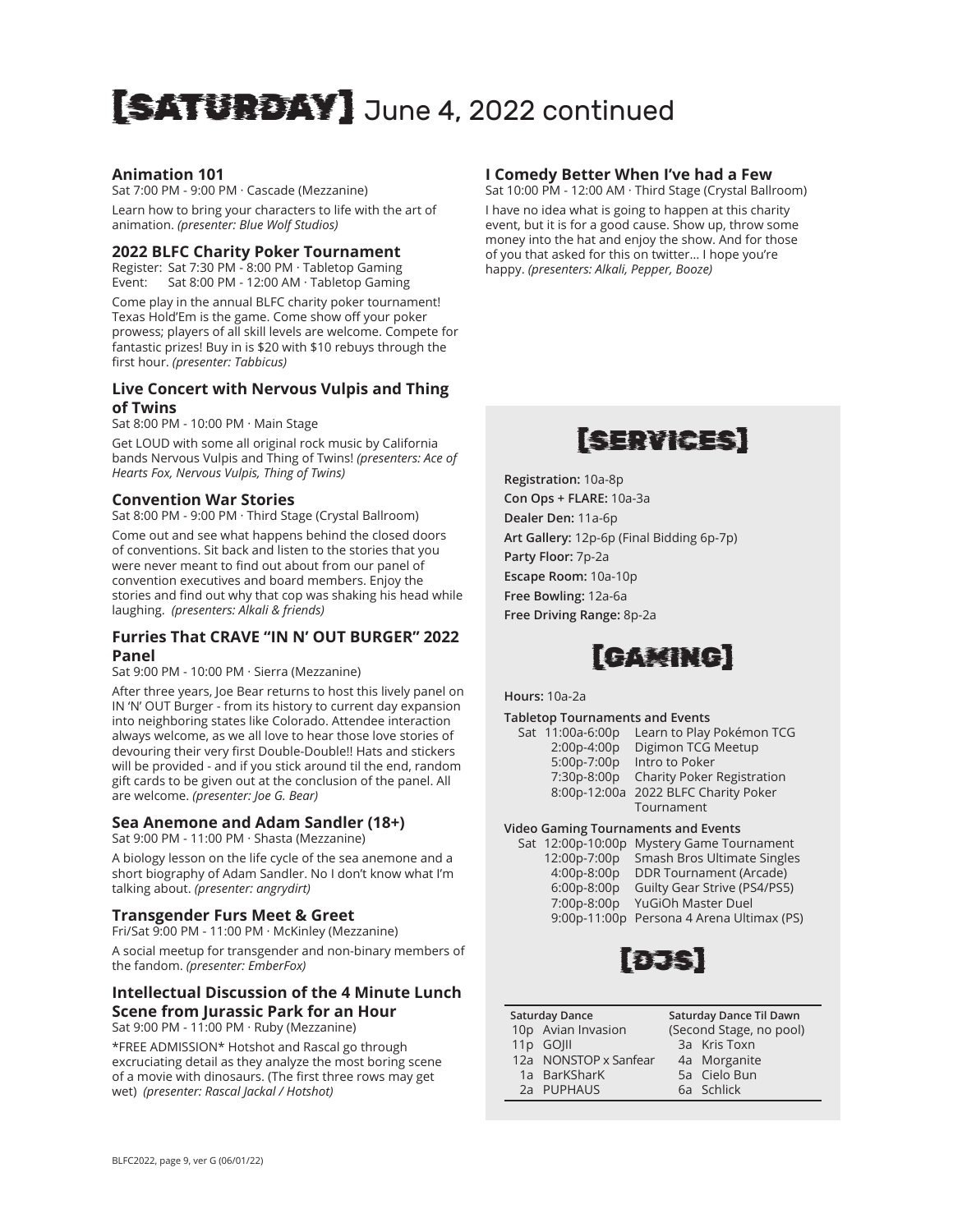# [SUNDAY] **June 5, 2022**

# **BLFC2022** programming

## **Bug Hunting (see Friday)**

#### **Fursuit Games**

Sun 11:00 AM - 1:00 PM · Second Stage (Grand Ballroom)

Several Games set up for fursuiters to compete in for lots of laughs and general mayhem. Suiters wishing to participate please arrive a half hour beforehand. *(presenter: CatProwler)*

## **Squeak N Greet: A Pooltoy Party**

Sun 11:00 AM - 4:00 PM · Third Stage (Crystal Ballroom)

Come hang out with inflatables and collectors of inflatables for a unique interactive experience. We'll have good music, and lots of opportunities for photos. All ages welcome but minors must have a chaperone. *(presenter: QuietFire)*

#### **POC Meet**

Sun 11:00 AM - 1:00 PM · Sierra (Mezzanine)

Come hang out with furs of color, network, relax, enjoying a space meant for us! *(presenter: Rio Lepidoptera)*

#### **Publishing Folklore and Antecedents**

Sun 12:00 PM - 1:00 PM · Shasta (Mezzanine) Hear some of the interesting folklore and funny stories Tradjen has experienced during his decades in publishing. *(presenter: Tradjen)*

#### **Rabbit Furs Meet and Greet**

Sun 12:00 PM - 1:00 PM · McKinley (Mezzanine)

Hop on over to the panel where everyone is all ears to meeting other rabbit furries. We'll discuss everything from fictional rabbits, Easter celebrations, having rabbits as pets to someone else's vegetables. Hares are welcome too!

#### **Mindfulness and Meditation**

Sun 12:00 PM - 2:00 PM · Ruby (Mezzanine)

Being present and mindful is at the heart of nearly every philosophical tradition. Especially during our trying times, remaining centered and full of possibility can bring peace of mind and preserve our agency. This workshop will introduce and explore mindfulness, teach some practices for our everyday lives, and will include a short mindfulness meditation. *(presenter: Kannik)*

## **Coffee Hour 2022: Still Drinking Coffee**

Sun 12:00 PM - 1:00 PM · Teton (Mezzanine)

It's 2022 and we need that bean juice more than ever! Latte will demonstrate a variety of pour-over coffee methods and gadgets, and break down the brewing process step by step. *(presenter: Latte)*

## **SurviFur: BLFC 22**

Sun 12:00 PM - 2:00 PM · Cascade (Mezzanine)

For the first time in over 3 years and 15+ seasons across fur cons, the furry spin off of the long running CBS hit Survivor comes to BLFC! Rapid fire challenges, vote outs, and secret immunity idols, this 2 hours is gonna fly by and at the end of it, only 1 will be left to be crowned the sole SurviFur. *(presenter: Cassidy Civet)*

#### **BLFC 2022 Fursuit Dance Competition**

Sun 1:00 PM - 3:00 PM · Main Stage

Return of the annual fursuit dance competition. Finalists perform their routines in front of the crowd and judges. The judges score the dancers and present prizes to the winners.

#### **Boxtopia**

Sun 1:00 PM - 2:00 PM · Sierra (Mezzanine)

Feel like destroying a city? How about just hanging out with fursuiters? Boxtopia is an entertainment panel that will include different interactive fursuit props, such as a box city, inflatables, and wubble bubbles! Come hang out and have fun! *(presenters: Stag and Zako)*

#### **Pokémon Go Fest Meetup**

Sun 1:00 PM - 2:00 PM · McKinley (Mezzanine)

It's Go Fest! Meet up with with other Pokémon Go players to brag about your latest catches, share lure spots, and make new friends! *(presenter: Maly)*

#### **FurAntics**

Sun 2:00 PM - 3:00 PM · Shasta (Mezzanine)

An interactive improv show designed around furry situations. *(presenters: Ashland, Hogwash, SnowbunnyShelly)*

#### **Charity Auction**

4:00 PM - 6:00 PM · Second Stage (Grand Ballroom) Come bid on BLFC art and artifacts for charity!

#### **Fursuit Photographer Meetup**

Sun 4:00 PM - 5:00 PM · Sierra (Mezzanine)

Meetup & hangout for fursuit photography. Share photos, contacts, resources, tips & tricks. Bring your cameras for the gear group photo! *(presenter: Furtrack x Azn photobooth)*

#### **Crux Meet and Greet**

Sun 4:00 PM - 5:00 PM · McKinley (Mezzanine)

A meet up for all crux and lovers of crux to discuss the species, share stories and artwork, ask questions and share in our love for these wild and wacky creatures. *(presenter: Shade Crux)*

#### **Closing Ceremonies**

6:00 PM - 7:00 PM · Main Stage Overflow Viewing in Second Stage (Grand Ballroom)

Final announcements and a last hurrah for BLFC 2022.

#### **Staff Dinner**

7:00 PM - 12:00 AM · Third Stage (Crystal Ballroom)

Our annual celebratory dinner for BLFC's beloved staff members.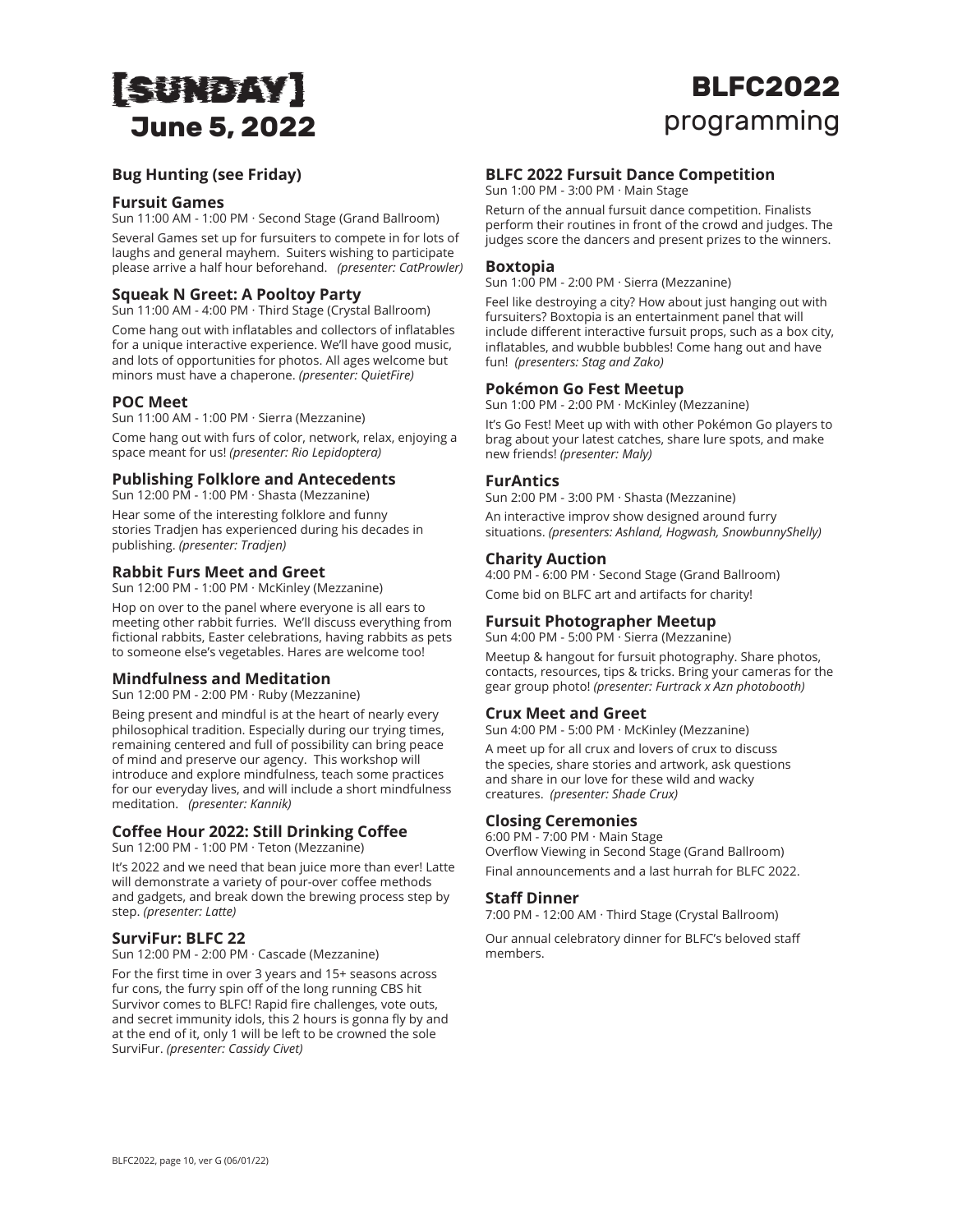# [SUNDAY] June 5, 2022 continued

## **BLFC Bowling Tournament**

Sun 8:00 PM - 12:00 AM · Bowling Alley

Wind down the con with pin-smashing fun at BLFC's 6th annual Bowling Tournament! Everyone will bowl 2 games of qualifying and then we will cut to the top 8 for a thrilling head-to-head match play finals. Everyone in the top 8 will receive a cash prize, with the top 4 earning comp memberships to BLFC 2023! \$8 entry with optional \$2 High Game side pot available. May the best furry bowler win! *(presenter: Kijani)*

#### **Adult Fursuit Games (18+)**

Mon 12:00 AM - 3:00 AM · Dealers Den

Come watch the more adult side of fursuit games. All those fun things you can't do or say on Main Stage happen here. More adult fun, high jinx, and cheating of course. \*NO CAMERAS OR VIDEO RECORDING OF GAMES\* *(presenters: Catprowler MC Panda and Muffle)*

# [SERVICES]

**Registration:** 11a-3p **Con Ops + FLARE:** 10a-3a **Dealer Den:** 11a-5p **Art Gallery Pickup:** 10a-4p **Party Floor:** (closed) **Exclusive Pool Hours:** 8p-12a **Escape Room:** 10a-4p **Free Bowling:** 12a-6a

# [GAMING]

#### **Hours:** 10a-12a

**Tabletop Tournaments and Events** Sun 12:00p-3:00p Learn to Play Pokémon TCG

#### **Video Gaming Tournaments and Events**

Sun 11:00a-1:00p Mario Kart 8 Deluxe (Switch) 12:00p-6:00p Mystery Game Tournament 1:00p-3:00p Tekken 7 (PS4/PS5) 2:00p-6:00p Dance Rush (Arcade) 3:00p-5:00p King of Fighters 15 (PS4/PS5) 5:00p-12:00a End of Weekend Jackbox (Mobile)

11p DJ Velli



#### **Sunday Dance** 10p BARKSQUAD 11p Raver Lyon 12a SubCorv **Sunday Pool Party** 8p DJ Husk3 9p Psynwave 10p TJ DUBZ

1a Sonus

# [CORRECTIONS]

- **Video Gaming** will run on Thursday from 6pm to midnight.
- **Charity Blackjack Tournament** hours have been clarified: Registration runs Friday from 2:00pm to 2:30pm, and the event runs immediately after from 2:30pm to 5:30pm.
- **Straight from the Muzzle Meet and Greet** has been moved. It is now on Thursday from 6:00pm to 8:00pm in the McKinley room.
- **Spicy Peppers AD Concert** joins **Alkali's Libation Apprecation**, which has moved to Third Stage (Crystal Ballroom) on Friday from 11pm to 12am.
- **How to Share Wildlife Content Responsibly** (Sat 2pm) has been canceled.
- **Next-gen Fursuits: How 3D Printing is Helping to Make Better and Stronger Suits in Less Time** (Thu 7pm) has been canceled.



Up-to-date digital schedule and panel descriptions: **[goblfc.org/schedule](https://www.goblfc.org/schedule)**

Twitter: **[@BiggestLittleFC](https://twitter.com/BiggestLittleFC)**

Telegram announcements: **[@biggestlittlefc](https://t.me/biggestlittlefc)**

Use tag **#BLFC2022** on social media and DM us on Twitter for quick questions. Updates to the posted schedule will be tagged with **#errata**.

© 2022 Reno Area Anthropomorphic Arts and Recreation. Printed at PrintPapa, Santa Clara, CA. Version G (06/01/22).

Pocket Guide by Jeff and Lauren Bowman (Dax & Latte) and the BLFC Team, using fonts Open Sans, Rubik, and Rubik Glitch.